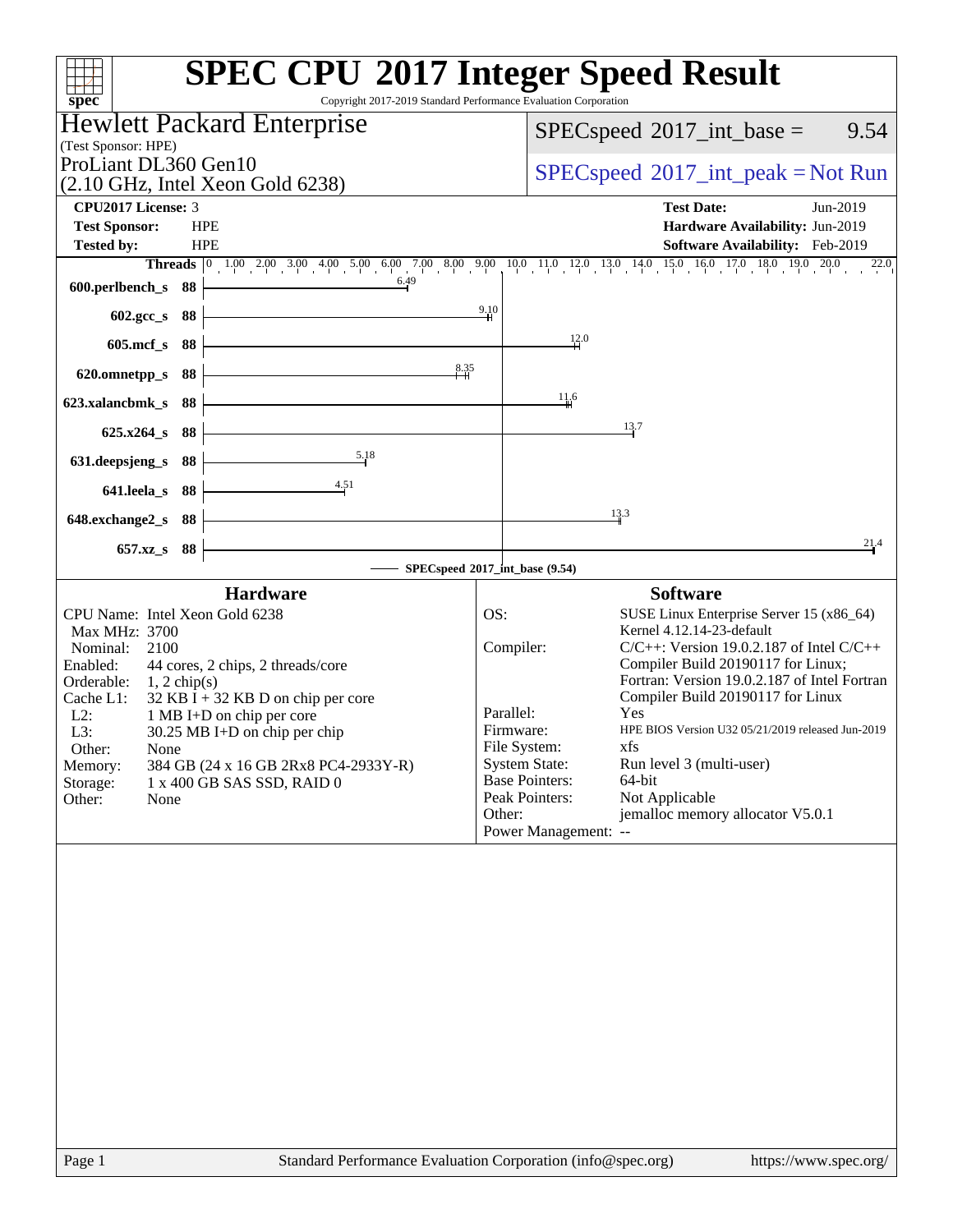

Copyright 2017-2019 Standard Performance Evaluation Corporation

## Hewlett Packard Enterprise

(Test Sponsor: HPE)

(2.10 GHz, Intel Xeon Gold 6238)

 $SPECspeed^{\circ}2017\_int\_base =$  $SPECspeed^{\circ}2017\_int\_base =$  9.54

# ProLiant DL360 Gen10<br>  $SPECspeed^{\circ}2017\_int\_peak = Not Run$  $SPECspeed^{\circ}2017\_int\_peak = Not Run$

**[CPU2017 License:](http://www.spec.org/auto/cpu2017/Docs/result-fields.html#CPU2017License)** 3 **[Test Date:](http://www.spec.org/auto/cpu2017/Docs/result-fields.html#TestDate)** Jun-2019

**[Test Sponsor:](http://www.spec.org/auto/cpu2017/Docs/result-fields.html#TestSponsor)** HPE **[Hardware Availability:](http://www.spec.org/auto/cpu2017/Docs/result-fields.html#HardwareAvailability)** Jun-2019 **[Tested by:](http://www.spec.org/auto/cpu2017/Docs/result-fields.html#Testedby)** HPE **[Software Availability:](http://www.spec.org/auto/cpu2017/Docs/result-fields.html#SoftwareAvailability)** Feb-2019

### **[Results Table](http://www.spec.org/auto/cpu2017/Docs/result-fields.html#ResultsTable)**

|                                     | <b>Base</b>    |                |       |                |       |                | <b>Peak</b> |                |                |              |                |              |                |              |
|-------------------------------------|----------------|----------------|-------|----------------|-------|----------------|-------------|----------------|----------------|--------------|----------------|--------------|----------------|--------------|
| <b>Benchmark</b>                    | <b>Threads</b> | <b>Seconds</b> | Ratio | <b>Seconds</b> | Ratio | <b>Seconds</b> | Ratio       | <b>Threads</b> | <b>Seconds</b> | <b>Ratio</b> | <b>Seconds</b> | <b>Ratio</b> | <b>Seconds</b> | <b>Ratio</b> |
| $600.$ perlbench_s                  | 88             | 274            | 6.49  | 274            | 6.48  | 272            | 6.52        |                |                |              |                |              |                |              |
| $602.\text{gcc}\sspace_s$           | 88             | 433            | 9.19  | 439            | 9.07  | 438            | 9.10        |                |                |              |                |              |                |              |
| $605$ .mcf s                        | 88             | 398            | 11.8  | 393            | 12.0  | 393            | 12.0        |                |                |              |                |              |                |              |
| 620.omnetpp_s                       | 88             | 202            | 8.06  | 193            | 8.45  | 195            | 8.35        |                |                |              |                |              |                |              |
| 623.xalancbmk s                     | 88             | 122            | 11.6  | 122            | 11.6  | 121            | 11.7        |                |                |              |                |              |                |              |
| 625.x264 s                          | 88             | 128            | 13.7  | 129            | 13.7  | 129            | 13.7        |                |                |              |                |              |                |              |
| 631.deepsjeng_s                     | 88             | 277            | 5.17  | 276            | 5.19  | 277            | 5.18        |                |                |              |                |              |                |              |
| $641$ .leela_s                      | 88             | 379            | 4.50  | 379            | 4.51  | 379            | 4.51        |                |                |              |                |              |                |              |
| 648.exchange2_s                     | 88             | 221            | 13.3  | 222            | 13.3  | 221            | 13.3        |                |                |              |                |              |                |              |
| $657.xz$ s                          | 88             | 289            | 21.4  | <u>289</u>     | 21.4  | 289            | 21.4        |                |                |              |                |              |                |              |
| $SPECspeed*2017$ int base =<br>9.54 |                |                |       |                |       |                |             |                |                |              |                |              |                |              |

**[SPECspeed](http://www.spec.org/auto/cpu2017/Docs/result-fields.html#SPECspeed2017intpeak)[2017\\_int\\_peak =](http://www.spec.org/auto/cpu2017/Docs/result-fields.html#SPECspeed2017intpeak) Not Run**

Results appear in the [order in which they were run.](http://www.spec.org/auto/cpu2017/Docs/result-fields.html#RunOrder) Bold underlined text [indicates a median measurement.](http://www.spec.org/auto/cpu2017/Docs/result-fields.html#Median)

### **[Operating System Notes](http://www.spec.org/auto/cpu2017/Docs/result-fields.html#OperatingSystemNotes)**

 Stack size set to unlimited using "ulimit -s unlimited" Transparent Huge Pages enabled by default Prior to runcpu invocation Filesystem page cache synced and cleared with: sync; echo 3> /proc/sys/vm/drop\_caches

### **[General Notes](http://www.spec.org/auto/cpu2017/Docs/result-fields.html#GeneralNotes)**

Environment variables set by runcpu before the start of the run: KMP\_AFFINITY = "granularity=fine,compact" LD\_LIBRARY\_PATH = "/home/cpu2017\_u2/lib/ia32:/home/cpu2017\_u2/lib/intel64: /home/cpu2017\_u2/je5.0.1-32:/home/cpu2017\_u2/je5.0.1-64" OMP\_STACKSIZE = "192M" Binaries compiled on a system with 1x Intel Core i9-7900X CPU + 32GB RAM memory using Redhat Enterprise Linux 7.5 NA: The test sponsor attests, as of date of publication, that CVE-2017-5754 (Meltdown) is mitigated in the system as tested and documented. Yes: The test sponsor attests, as of date of publication, that CVE-2017-5753 (Spectre variant 1) is mitigated in the system as tested and documented. Yes: The test sponsor attests, as of date of publication, that CVE-2017-5715 (Spectre variant 2) is mitigated in the system as tested and documented. jemalloc, a general purpose malloc implementation built with the RedHat Enterprise 7.5, and the system compiler gcc 4.8.5 sources available from jemalloc.net or<https://github.com/jemalloc/jemalloc/releases>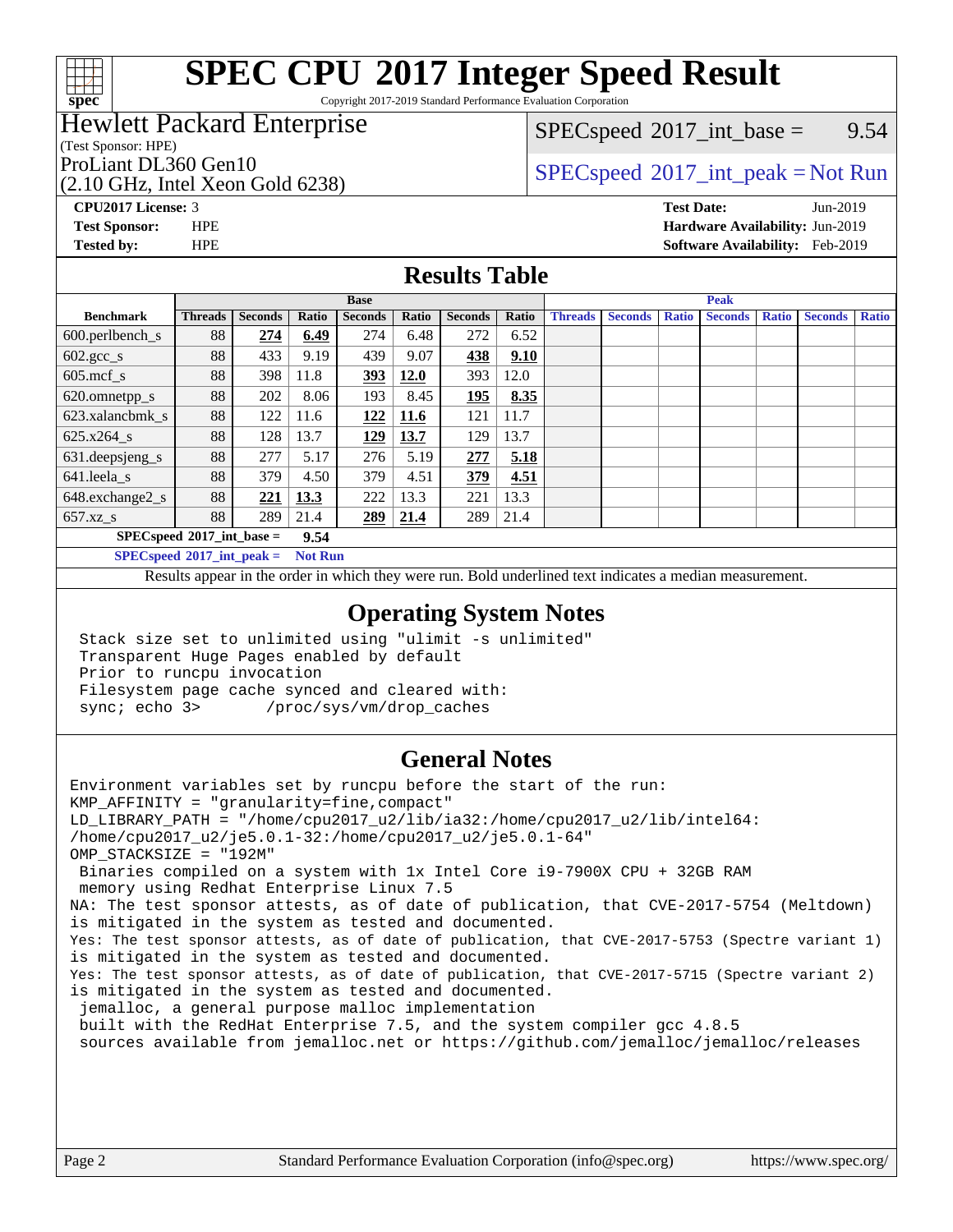### **[SPEC CPU](http://www.spec.org/auto/cpu2017/Docs/result-fields.html#SPECCPU2017IntegerSpeedResult)[2017 Integer Speed Result](http://www.spec.org/auto/cpu2017/Docs/result-fields.html#SPECCPU2017IntegerSpeedResult)** Copyright 2017-2019 Standard Performance Evaluation Corporation

Hewlett Packard Enterprise

 $SPECspeed^{\circ}2017\_int\_base =$  $SPECspeed^{\circ}2017\_int\_base =$  9.54

# (Test Sponsor: HPE)

(2.10 GHz, Intel Xeon Gold 6238)

**[spec](http://www.spec.org/)**

 $+\!\!+\!\!$ 

**[Tested by:](http://www.spec.org/auto/cpu2017/Docs/result-fields.html#Testedby)** HPE **[Software Availability:](http://www.spec.org/auto/cpu2017/Docs/result-fields.html#SoftwareAvailability)** Feb-2019

ProLiant DL360 Gen10  $SPEC speed^{\circ}2017\_int\_peak = Not Run$ 

**[CPU2017 License:](http://www.spec.org/auto/cpu2017/Docs/result-fields.html#CPU2017License)** 3 **[Test Date:](http://www.spec.org/auto/cpu2017/Docs/result-fields.html#TestDate)** Jun-2019 **[Test Sponsor:](http://www.spec.org/auto/cpu2017/Docs/result-fields.html#TestSponsor)** HPE **[Hardware Availability:](http://www.spec.org/auto/cpu2017/Docs/result-fields.html#HardwareAvailability)** Jun-2019

### **[Platform Notes](http://www.spec.org/auto/cpu2017/Docs/result-fields.html#PlatformNotes)**

Page 3 Standard Performance Evaluation Corporation [\(info@spec.org\)](mailto:info@spec.org) <https://www.spec.org/> BIOS Configuration: Thermal Configuration set to Maximum Cooling Memory Patrol Scrubbing set to Disabled LLC Prefetch set to Enabled LLC Dead Line Allocation set to Disabled Enhanced Processor Performance set to Enabled Workload Profile set to General Peak Frequency Compute Minimum Processor Idle Power Core C-State set to C1E State Energy/Performance Bias set to Balanced Power Workload Profile set to Custom Numa Group Size Optimization set to Flat Sysinfo program /home/cpu2017\_u2/bin/sysinfo Rev: r5974 of 2018-05-19 9bcde8f2999c33d61f64985e45859ea9 running on linux-nub3 Sat Jun 29 04:23:52 2019 SUT (System Under Test) info as seen by some common utilities. For more information on this section, see <https://www.spec.org/cpu2017/Docs/config.html#sysinfo> From /proc/cpuinfo model name : Intel(R) Xeon(R) Gold 6238 CPU @ 2.10GHz 2 "physical id"s (chips) 88 "processors" cores, siblings (Caution: counting these is hw and system dependent. The following excerpts from /proc/cpuinfo might not be reliable. Use with caution.) cpu cores : 22 siblings : 44 physical 0: cores 0 1 2 3 4 5 8 9 10 11 12 16 17 18 19 20 21 24 25 26 27 28 physical 1: cores 0 1 2 3 4 5 8 9 10 11 12 16 17 18 19 20 21 24 25 26 27 28 From lscpu: Architecture: x86\_64 CPU op-mode(s): 32-bit, 64-bit Byte Order: Little Endian  $CPU(s):$  88 On-line CPU(s) list: 0-87 Thread(s) per core: 2 Core(s) per socket: 22 Socket(s): 2 NUMA node(s): 2 Vendor ID: GenuineIntel CPU family: 6 Model: 85 Model name: Intel(R) Xeon(R) Gold 6238 CPU @ 2.10GHz Stepping: 7 CPU MHz: 2100.000 BogoMIPS: 4200.00 **(Continued on next page)**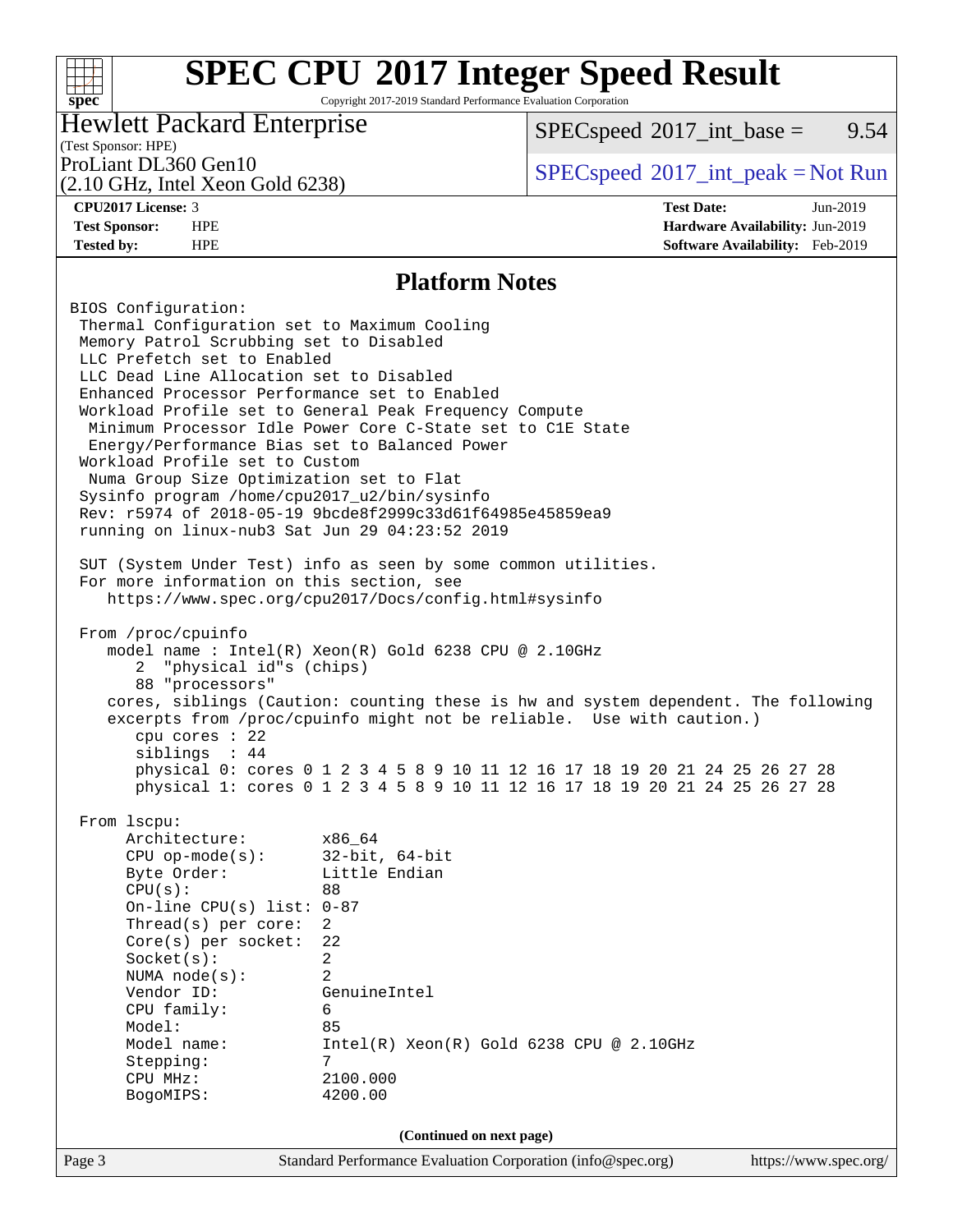Copyright 2017-2019 Standard Performance Evaluation Corporation

## Hewlett Packard Enterprise

 $SPECspeed^{\circ}2017\_int\_base =$  $SPECspeed^{\circ}2017\_int\_base =$  9.54

(Test Sponsor: HPE) (2.10 GHz, Intel Xeon Gold 6238)

ProLiant DL360 Gen10  $SPEC speed^{\circ}2017\_int\_peak = Not Run$ 

#### **[CPU2017 License:](http://www.spec.org/auto/cpu2017/Docs/result-fields.html#CPU2017License)** 3 **[Test Date:](http://www.spec.org/auto/cpu2017/Docs/result-fields.html#TestDate)** Jun-2019

**[spec](http://www.spec.org/)**

 $+\!\!+\!\!$ 

**[Test Sponsor:](http://www.spec.org/auto/cpu2017/Docs/result-fields.html#TestSponsor)** HPE **[Hardware Availability:](http://www.spec.org/auto/cpu2017/Docs/result-fields.html#HardwareAvailability)** Jun-2019 **[Tested by:](http://www.spec.org/auto/cpu2017/Docs/result-fields.html#Testedby)** HPE **[Software Availability:](http://www.spec.org/auto/cpu2017/Docs/result-fields.html#SoftwareAvailability)** Feb-2019

#### **[Platform Notes \(Continued\)](http://www.spec.org/auto/cpu2017/Docs/result-fields.html#PlatformNotes)**

 Virtualization: VT-x L1d cache: 32K L1i cache: 32K L2 cache: 1024K L3 cache: 30976K NUMA node0 CPU(s): 0-21,44-65 NUMA node1 CPU(s): 22-43,66-87 Flags: fpu vme de pse tsc msr pae mce cx8 apic sep mtrr pge mca cmov pat pse36 clflush dts acpi mmx fxsr sse sse2 ss ht tm pbe syscall nx pdpe1gb rdtscp lm constant\_tsc art arch\_perfmon pebs bts rep\_good nopl xtopology nonstop\_tsc cpuid aperfmperf tsc\_known\_freq pni pclmulqdq dtes64 monitor ds\_cpl vmx smx est tm2 ssse3 sdbg fma cx16 xtpr pdcm pcid dca sse4\_1 sse4\_2 x2apic movbe popcnt tsc\_deadline\_timer aes xsave avx f16c rdrand lahf\_lm abm 3dnowprefetch cpuid\_fault epb cat\_l3 cdp\_l3 invpcid\_single intel\_ppin mba tpr\_shadow vnmi flexpriority ept vpid fsgsbase tsc\_adjust bmi1 hle avx2 smep bmi2 erms invpcid rtm cqm mpx rdt\_a avx512f avx512dq rdseed adx smap clflushopt clwb intel\_pt avx512cd avx512bw avx512vl xsaveopt xsavec xgetbv1 xsaves cqm\_llc cqm\_occup\_llc cqm\_mbm\_total cqm\_mbm\_local ibpb ibrs stibp dtherm ida arat pln pts pku ospke avx512\_vnni arch\_capabilities ssbd /proc/cpuinfo cache data cache size : 30976 KB From numactl --hardware WARNING: a numactl 'node' might or might not correspond to a physical chip. available: 2 nodes (0-1) node 0 cpus: 0 1 2 3 4 5 6 7 8 9 10 11 12 13 14 15 16 17 18 19 20 21 44 45 46 47 48 49 50 51 52 53 54 55 56 57 58 59 60 61 62 63 64 65 node 0 size: 193085 MB node 0 free: 192512 MB node 1 cpus: 22 23 24 25 26 27 28 29 30 31 32 33 34 35 36 37 38 39 40 41 42 43 66 67 68 69 70 71 72 73 74 75 76 77 78 79 80 81 82 83 84 85 86 87 node 1 size: 193526 MB node 1 free: 193261 MB node distances: node 0 1 0: 10 21 1: 21 10 From /proc/meminfo MemTotal: 395889980 kB HugePages\_Total: 0 Hugepagesize: 2048 kB From /etc/\*release\* /etc/\*version\* os-release: NAME="SLES" VERSION="15" **(Continued on next page)**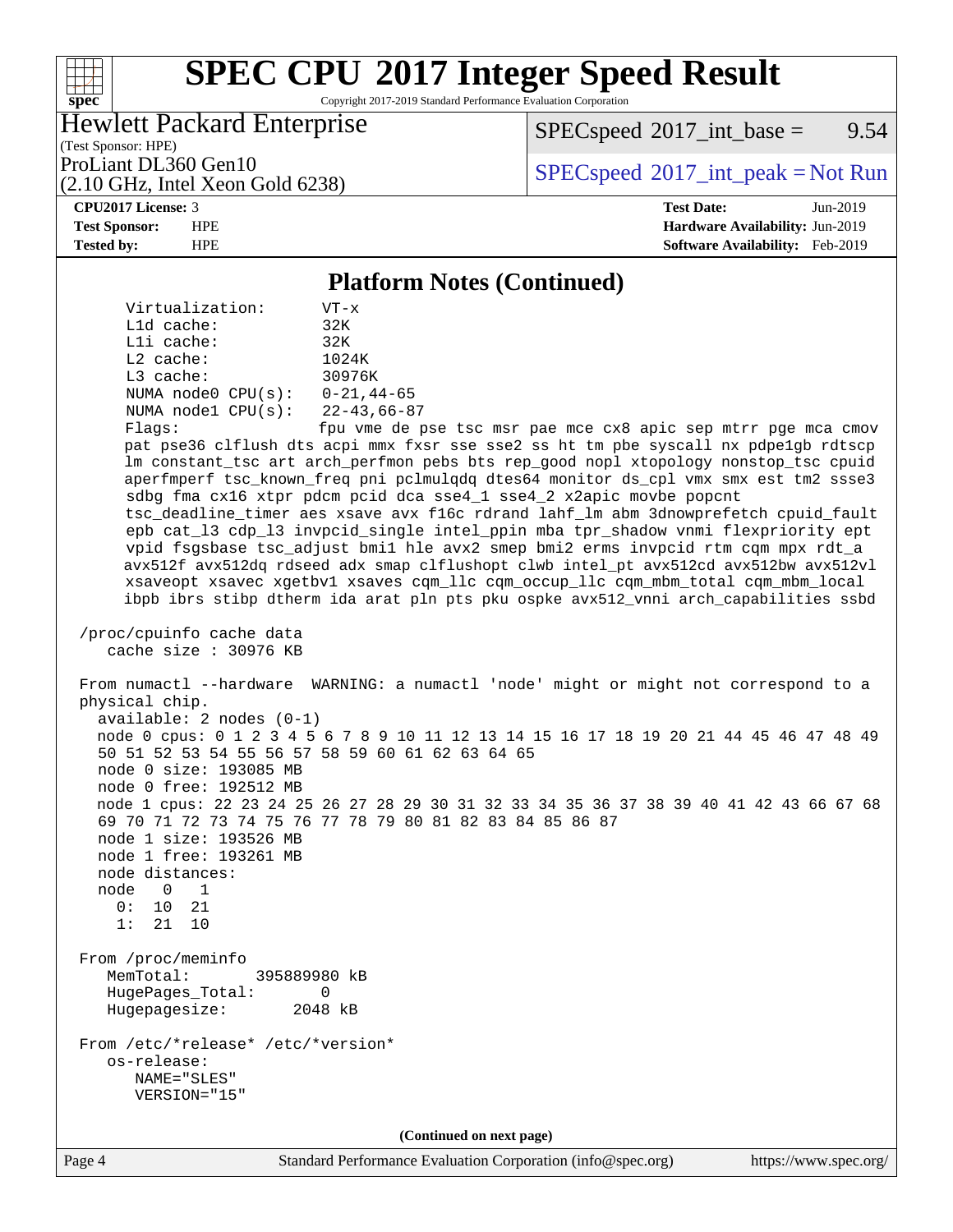Copyright 2017-2019 Standard Performance Evaluation Corporation

Hewlett Packard Enterprise

 $SPECspeed^{\circ}2017\_int\_base =$  $SPECspeed^{\circ}2017\_int\_base =$  9.54

(Test Sponsor: HPE) (2.10 GHz, Intel Xeon Gold 6238)

ProLiant DL360 Gen10  $SPECspeed^{\circ}2017\_int\_peak = Not Run$  $SPECspeed^{\circ}2017\_int\_peak = Not Run$ 

**[spec](http://www.spec.org/)**

 $+\!\!+\!\!$ 

**[CPU2017 License:](http://www.spec.org/auto/cpu2017/Docs/result-fields.html#CPU2017License)** 3 **[Test Date:](http://www.spec.org/auto/cpu2017/Docs/result-fields.html#TestDate)** Jun-2019 **[Test Sponsor:](http://www.spec.org/auto/cpu2017/Docs/result-fields.html#TestSponsor)** HPE **[Hardware Availability:](http://www.spec.org/auto/cpu2017/Docs/result-fields.html#HardwareAvailability)** Jun-2019 **[Tested by:](http://www.spec.org/auto/cpu2017/Docs/result-fields.html#Testedby)** HPE **[Software Availability:](http://www.spec.org/auto/cpu2017/Docs/result-fields.html#SoftwareAvailability)** Feb-2019

### **[Platform Notes \(Continued\)](http://www.spec.org/auto/cpu2017/Docs/result-fields.html#PlatformNotes)**

 VERSION\_ID="15" PRETTY\_NAME="SUSE Linux Enterprise Server 15" ID="sles" ID\_LIKE="suse" ANSI\_COLOR="0;32" CPE\_NAME="cpe:/o:suse:sles:15"

uname -a:

 Linux linux-nub3 4.12.14-23-default #1 SMP Tue May 29 21:04:44 UTC 2018 (cd0437b) x86\_64 x86\_64 x86\_64 GNU/Linux

Kernel self-reported vulnerability status:

 CVE-2017-5754 (Meltdown): Not affected CVE-2017-5753 (Spectre variant 1): Mitigation: \_\_user pointer sanitization CVE-2017-5715 (Spectre variant 2): Mitigation: Indirect Branch Restricted Speculation, IBPB, IBRS\_FW

run-level 3 Jun 29 04:21

 SPEC is set to: /home/cpu2017\_u2 Filesystem Type Size Used Avail Use% Mounted on /dev/sda1 xfs 373G 132G 241G 36% /home

 Additional information from dmidecode follows. WARNING: Use caution when you interpret this section. The 'dmidecode' program reads system data which is "intended to allow hardware to be accurately determined", but the intent may not be met, as there are frequent changes to hardware, firmware, and the "DMTF SMBIOS" standard. BIOS HPE U32 05/21/2019 Memory: 24x UNKNOWN NOT AVAILABLE 16 GB 2 rank 2933

(End of data from sysinfo program)

### **[Compiler Version Notes](http://www.spec.org/auto/cpu2017/Docs/result-fields.html#CompilerVersionNotes)**

Page 5 Standard Performance Evaluation Corporation [\(info@spec.org\)](mailto:info@spec.org) <https://www.spec.org/> ============================================================================== C | 600.perlbench\_s(base) 602.gcc\_s(base) 605.mcf\_s(base) | 625.x264\_s(base) 657.xz\_s(base) ------------------------------------------------------------------------------ Intel(R) C Intel(R) 64 Compiler for applications running on Intel(R)  $64$ , Version 19.0.2.187 Build 20190117 Copyright (C) 1985-2019 Intel Corporation. All rights reserved. ------------------------------------------------------------------------------ ============================================================================== **(Continued on next page)**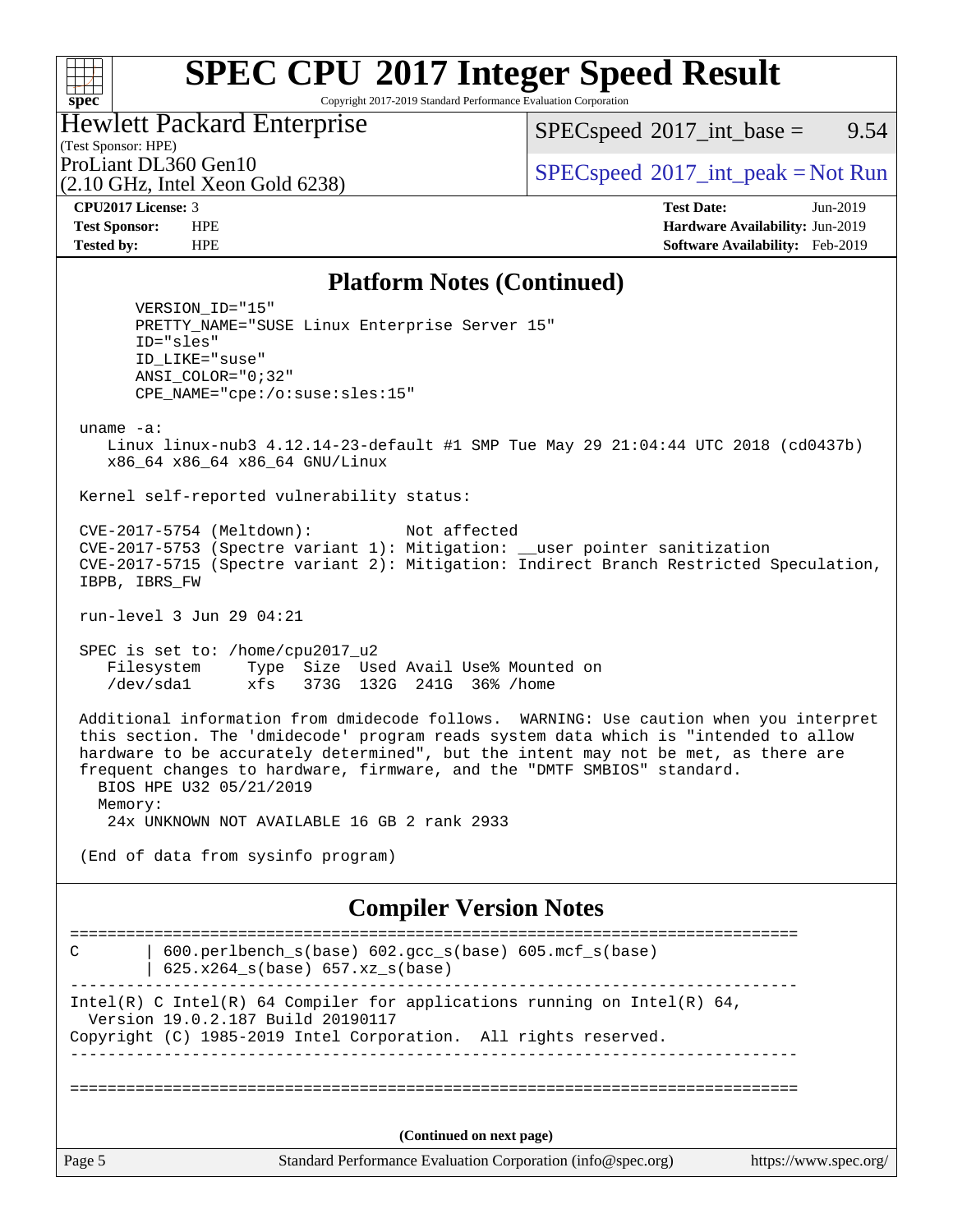

Copyright 2017-2019 Standard Performance Evaluation Corporation

Hewlett Packard Enterprise

 $SPEC speed^{\circ}2017\_int\_base =$  9.54

(Test Sponsor: HPE)

(2.10 GHz, Intel Xeon Gold 6238)

ProLiant DL360 Gen10  $SPEC speed^{\circ}2017\_int\_peak = Not Run$ 

#### **[CPU2017 License:](http://www.spec.org/auto/cpu2017/Docs/result-fields.html#CPU2017License)** 3 **[Test Date:](http://www.spec.org/auto/cpu2017/Docs/result-fields.html#TestDate)** Jun-2019

**[Test Sponsor:](http://www.spec.org/auto/cpu2017/Docs/result-fields.html#TestSponsor)** HPE **[Hardware Availability:](http://www.spec.org/auto/cpu2017/Docs/result-fields.html#HardwareAvailability)** Jun-2019 **[Tested by:](http://www.spec.org/auto/cpu2017/Docs/result-fields.html#Testedby)** HPE **[Software Availability:](http://www.spec.org/auto/cpu2017/Docs/result-fields.html#SoftwareAvailability)** Feb-2019

**[Compiler Version Notes \(Continued\)](http://www.spec.org/auto/cpu2017/Docs/result-fields.html#CompilerVersionNotes)** C++ | 620.omnetpp\_s(base) 623.xalancbmk\_s(base) 631.deepsjeng\_s(base) | 641.leela\_s(base) ------------------------------------------------------------------------------ Intel(R)  $C++$  Intel(R) 64 Compiler for applications running on Intel(R) 64, Version 19.0.2.187 Build 20190117 Copyright (C) 1985-2019 Intel Corporation. All rights reserved. ------------------------------------------------------------------------------ ============================================================================== Fortran | 648.exchange2\_s(base) Intel(R) Fortran Intel(R) 64 Compiler for applications running on Intel(R) 64, Version 19.0.2.187 Build 20190117 Copyright (C) 1985-2019 Intel Corporation. All rights reserved. ------------------------------------------------------------------------------

# **[Base Compiler Invocation](http://www.spec.org/auto/cpu2017/Docs/result-fields.html#BaseCompilerInvocation)**

[C benchmarks](http://www.spec.org/auto/cpu2017/Docs/result-fields.html#Cbenchmarks): [icc -m64 -std=c11](http://www.spec.org/cpu2017/results/res2019q4/cpu2017-20190819-16832.flags.html#user_CCbase_intel_icc_64bit_c11_33ee0cdaae7deeeab2a9725423ba97205ce30f63b9926c2519791662299b76a0318f32ddfffdc46587804de3178b4f9328c46fa7c2b0cd779d7a61945c91cd35)

[C++ benchmarks:](http://www.spec.org/auto/cpu2017/Docs/result-fields.html#CXXbenchmarks) [icpc -m64](http://www.spec.org/cpu2017/results/res2019q4/cpu2017-20190819-16832.flags.html#user_CXXbase_intel_icpc_64bit_4ecb2543ae3f1412ef961e0650ca070fec7b7afdcd6ed48761b84423119d1bf6bdf5cad15b44d48e7256388bc77273b966e5eb805aefd121eb22e9299b2ec9d9)

[Fortran benchmarks](http://www.spec.org/auto/cpu2017/Docs/result-fields.html#Fortranbenchmarks): [ifort -m64](http://www.spec.org/cpu2017/results/res2019q4/cpu2017-20190819-16832.flags.html#user_FCbase_intel_ifort_64bit_24f2bb282fbaeffd6157abe4f878425411749daecae9a33200eee2bee2fe76f3b89351d69a8130dd5949958ce389cf37ff59a95e7a40d588e8d3a57e0c3fd751)

# **[Base Portability Flags](http://www.spec.org/auto/cpu2017/Docs/result-fields.html#BasePortabilityFlags)**

 600.perlbench\_s: [-DSPEC\\_LP64](http://www.spec.org/cpu2017/results/res2019q4/cpu2017-20190819-16832.flags.html#b600.perlbench_s_basePORTABILITY_DSPEC_LP64) [-DSPEC\\_LINUX\\_X64](http://www.spec.org/cpu2017/results/res2019q4/cpu2017-20190819-16832.flags.html#b600.perlbench_s_baseCPORTABILITY_DSPEC_LINUX_X64) 602.gcc\_s: [-DSPEC\\_LP64](http://www.spec.org/cpu2017/results/res2019q4/cpu2017-20190819-16832.flags.html#suite_basePORTABILITY602_gcc_s_DSPEC_LP64) 605.mcf\_s: [-DSPEC\\_LP64](http://www.spec.org/cpu2017/results/res2019q4/cpu2017-20190819-16832.flags.html#suite_basePORTABILITY605_mcf_s_DSPEC_LP64) 620.omnetpp\_s: [-DSPEC\\_LP64](http://www.spec.org/cpu2017/results/res2019q4/cpu2017-20190819-16832.flags.html#suite_basePORTABILITY620_omnetpp_s_DSPEC_LP64) 623.xalancbmk\_s: [-DSPEC\\_LP64](http://www.spec.org/cpu2017/results/res2019q4/cpu2017-20190819-16832.flags.html#suite_basePORTABILITY623_xalancbmk_s_DSPEC_LP64) [-DSPEC\\_LINUX](http://www.spec.org/cpu2017/results/res2019q4/cpu2017-20190819-16832.flags.html#b623.xalancbmk_s_baseCXXPORTABILITY_DSPEC_LINUX) 625.x264\_s: [-DSPEC\\_LP64](http://www.spec.org/cpu2017/results/res2019q4/cpu2017-20190819-16832.flags.html#suite_basePORTABILITY625_x264_s_DSPEC_LP64) 631.deepsjeng\_s: [-DSPEC\\_LP64](http://www.spec.org/cpu2017/results/res2019q4/cpu2017-20190819-16832.flags.html#suite_basePORTABILITY631_deepsjeng_s_DSPEC_LP64) 641.leela\_s: [-DSPEC\\_LP64](http://www.spec.org/cpu2017/results/res2019q4/cpu2017-20190819-16832.flags.html#suite_basePORTABILITY641_leela_s_DSPEC_LP64) 648.exchange2\_s: [-DSPEC\\_LP64](http://www.spec.org/cpu2017/results/res2019q4/cpu2017-20190819-16832.flags.html#suite_basePORTABILITY648_exchange2_s_DSPEC_LP64) 657.xz\_s: [-DSPEC\\_LP64](http://www.spec.org/cpu2017/results/res2019q4/cpu2017-20190819-16832.flags.html#suite_basePORTABILITY657_xz_s_DSPEC_LP64)